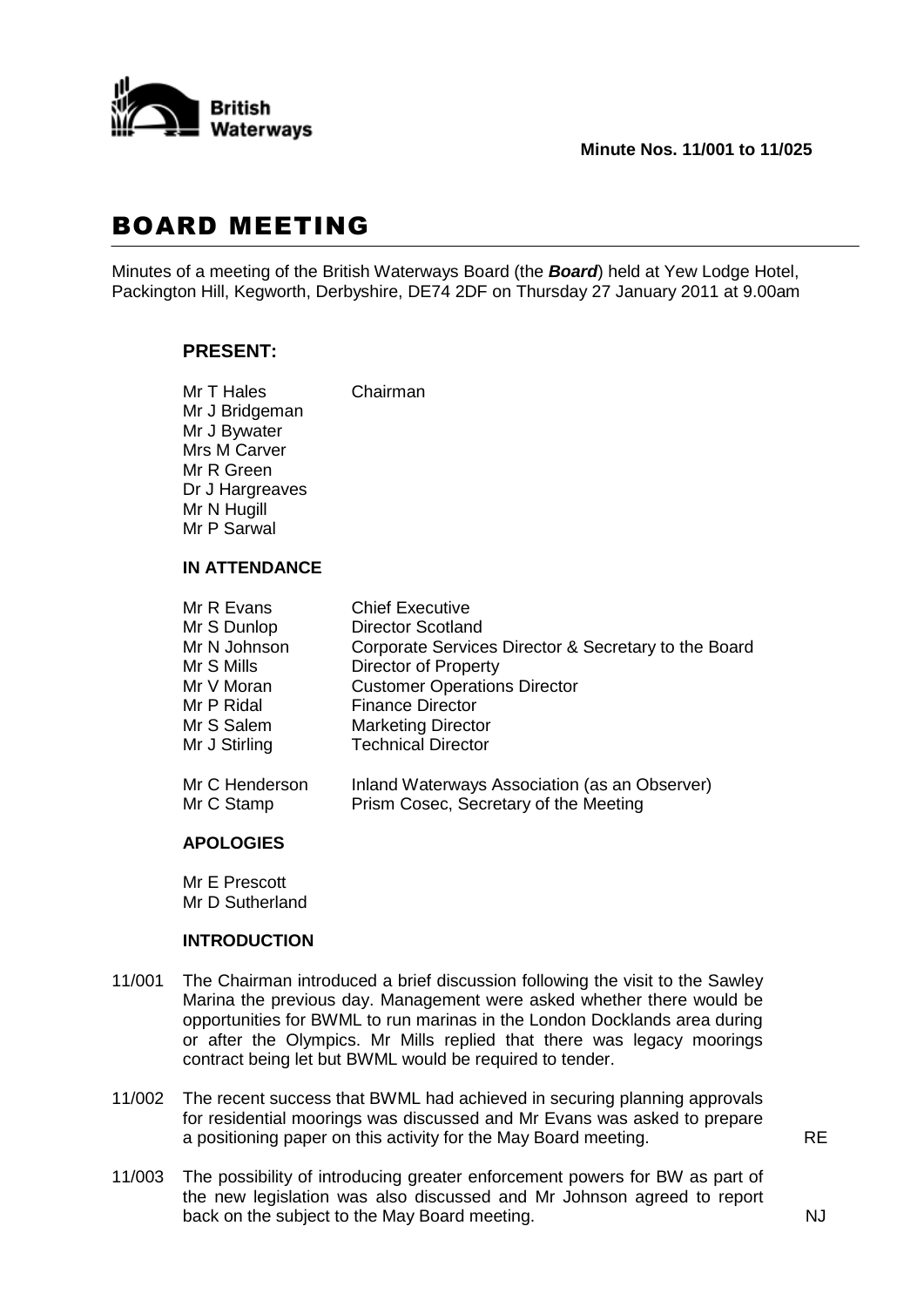#### **MINUTES OF THE PREV IOUS MEETING**

11/004 The minutes of the meeting of the Board held on 25 November 2010 were approved.

### **MATTERS ARISING**

- 11/005 **Three Mills Lock FFG Claw-back:** There were no further developments to report.
- 11/006 **Fountains Transfer:** Mr Moran confirmed that the Fountains contract extension would affect around 70 employees although some would have the opportunity to transfer into alternative vacant positions within BW rather than transfer to Fountains.

#### **CHIEF EXECUTIVE'S REPORT (BWB 3413)**

11/007 **Annual Health & Safety Report:** Mr Evans presented the Annual Health & Safety Report for 2010. Whilst it was pleasing that the number of serious accidents was reducing, the deteriorating trend in minor accidents was a cause for concern. He reported that management had considered this carefully and were convinced that all of the right actions were being taken; a view also recently confirmed by RoSPA. The behavioural safety DVD was expected to have been seen by most of the staff by the end of February.

> The level of public fatalities on the waterways was discussed. Mr Evans explained that the statistics were included for the Board"s information. He confirmed that whilst virtually all of the fatalities were not connected to any activities of BW (most being from natural or other unconnected causes), each incident was always considered to make sure that there were no infrastructure or other issues. Where there were particular "hotspots" BW would engage with other agencies to consider if collective action was needed.

11/008 **Civil Society:** Mr Evans reported on actions being taken by Defra to recruit transition trustees for the new waterways charity. The process was expected to be completed by April 2011.

> Mr Evans further reported on discussions with EA concerning the move to the third sector and progress with the Government consultation exercise and the drafting of legislation. In the latter regard, Mr Johnson explained that the focus was being placed on getting an early Transfer Order following Royal Assent to the Public Bodies Bill.

Mr Evans was asked to circulate the draft objectives of the new charity. RE

11/009 **Scotland:** Mr Dunlop reported the expected plans of the SNP and the Scottish Labour Party for the management of water infrastructure after the forthcoming elections. This would have implications for British Waterways and its ownership and governance in Scotland after 2012.

#### **FINANCE DIRECTOR'S REPORT (BWB 3414)**

11/010 **Cashflow:** Mr Ridal reported that the trading account had begun to reduce in line with the expected outflow of funds as the winter works programme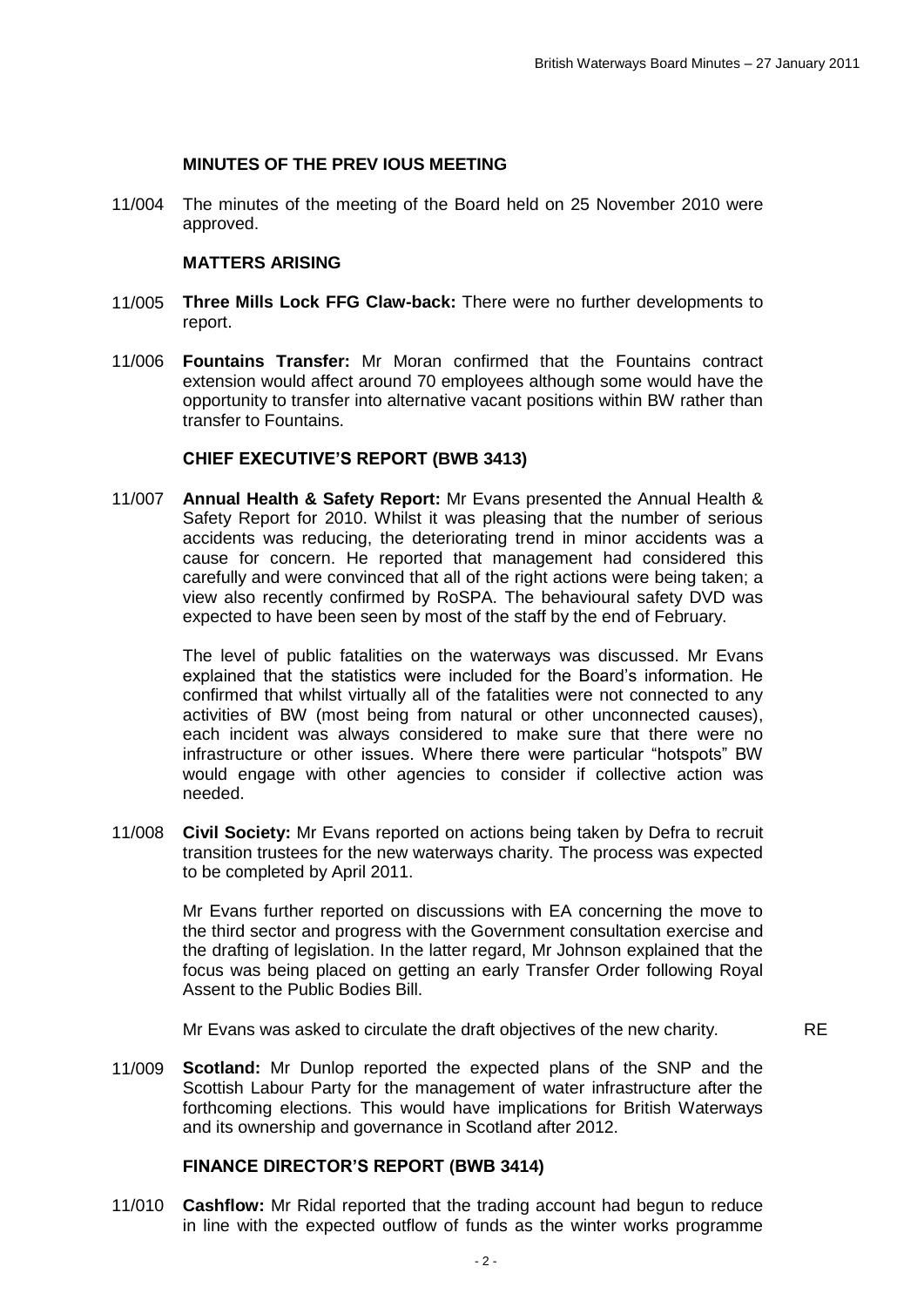progressed.

Commercial capital balances were higher than planned because of delays in investment opportunities.

- 11/011 **Joint Ventures:** [ Confidential minute ]
- 11/012 **Business Plan:** Preparation of the Business Plan was in the progress. The impact of the reduction in grants on the operational capability of BW was discussed. It was anticipated that the plan would require the removal of £5million in employment costs and significant reductions in major works expenditure in 2011-12 and 2012-13. This latter reduction would require decisions to be made about a trade off to be made between functionality and asset management.
- 11/013 **Pension Fund Valuation:** The triennial valuation of the pension scheme had been presented to the trustees in December and following further work it would be discussed by the trustees again in March. Mr Ridal reported that PWC had been asked to report to the Board that the actuarial assumptions being used in the valuation were reasonable and to present a short paper on the valuation for the next Board meeting.

PR

11/014 **HM Treasury Guarantee:** The Board approved, on the terms set out in Appendix 1 to these minutes, that an application be made under Sections 19 & 21 of the Transport Act 1962 to the Secretary of State for the Environment, Food & Rural Affairs for the maintenance and guarantee of the existing facility for temporary borrowings of £3 million for the financial year commencing 1 April 2011.

#### **BWML INVESTMENT STRATEGY (BWB 3415G)**

11/015 Mr Ridal presented a proposal for BW to subscribe up to £4 million as equity into BWML for the purpose of extending the activities of BWML via acquisition. Mr Ridal particularly noted that the current business climate was considered favourable for such acquisition activity. He also highlighted the difference in returns between the proposed plan compared to an "as is" scenario.

> It was recognised that it was important for BWML to have a properly capitalised balance sheet and that the returns anticipated in the plan which compared favourably, for example, with property investment returns.

> Following further discussion, the BWML Business Plan was approved and the principle of subscribing for up to £4 million of new equity was agreed.

#### **DIRECTORS REPORTS (BWB 3415)**

11/016 **CORPORATE SERVICES:** Mr Johnson proposed transitional arrangements for the Waterways Ombudsman Scheme in order to facilitate the transition to the new waterways charity. These proposals included the extension of the terms of the Ombudsman and the Chair of the Water Ombudsman Committee for a further year. The proposals were discussed and the Board resolved to make the temporary revisions to the Rules of the Waterways Ombudsman Scheme in the terms of the resolution as set out in Appendix 2 to these minutes.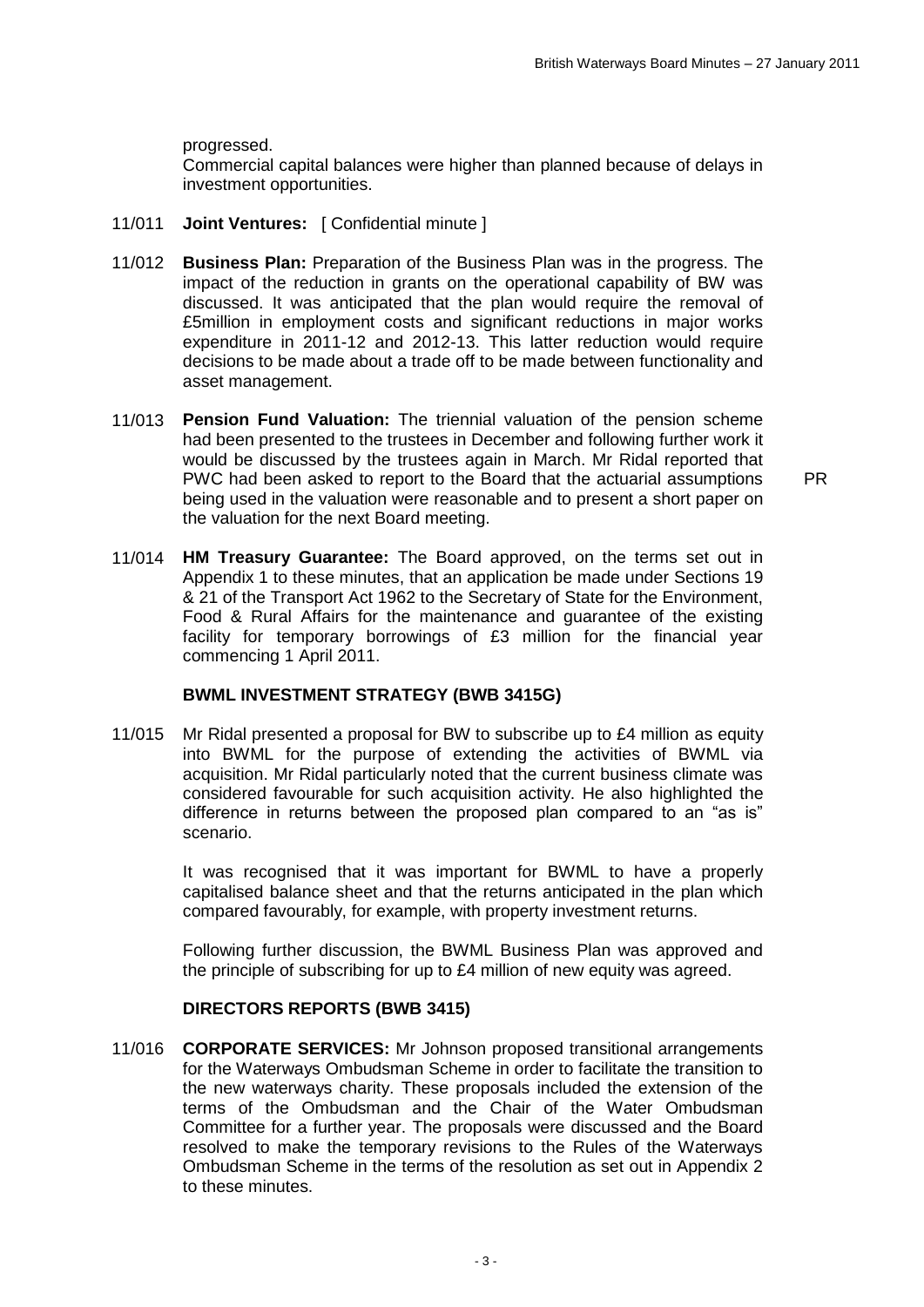Mr Johnson further reported that the initial stages of the pensions consultation had gone well with good attendance at the "roadshows". The formal consultation would close on 22 February and a report summarising of the responses would be circulated before the March meeting of the Board for consideration by Board members.  $N<sub>1</sub>$ 

A decision in the Bristol "continuous mooring" case was expected soon.

11/017 **OPERATIONS**: Mr Moran confirmed that the operations team were making strong progress with its major projects and general works programmes. Subject to reasonable weather during February and March, he expected the budget to be fully expended by the end of the financial year.

> Significant unplanned works as a result of the River Weaver Sluice failure, the Shropshire Union Canal Cutting Land Slip and the Monmouthshire and Brecon Canal Accommodation Bridge collapse were noted. VM

The level of dredging activity planned during the coming year was discussed. Mr Moran explained that more spot dredging might be used in order to ensure that customer service was maintained.

11/018 **PROPERTY:** Mr Mills explained that the timetable for the proposed property management outsourcing contract had slipped a little however six bids had been received. It was agreed that the Property Committee should review the bids and determine which bidder should be recommended for appointment.

> It was noted that the purchase of the Wednesbury industrial property had been approved by the Property Committee and the transaction completed.

Mr Mills reported that the Property Committee would be considering acquisition proposals at [confidential text removed] in February. Mr Mills confirmed that reports would be circulated to Board members. SM

[confidential text removed]

[confidential text removed]

11/019 **SCOTLAND:** Mr Dunlop"s report was noted. He commented that attempts were being made to secure a meeting with the new Minister for Transport.

> The Scottish Government"s *Build a Hydro Nation* Consultation was discussed. Given the ownership model that the Scottish Government had chosen for waterways in Scotland, the concept was supported by the Board. A response to the consultation would be sent in due course. TH/RE

11/020 **ENTERPRISE:** Mr Mills presented the Enterprise Report showing that £18.1 million funding was expected to be received in the current year and his report outlined the number of initiatives that were in progress. In particular the Board noted the £951k grant received from the Heritage Lottery Fund for the Lune Aqueduct project which would greatly assist the conservation and enhancement works being undertaken there.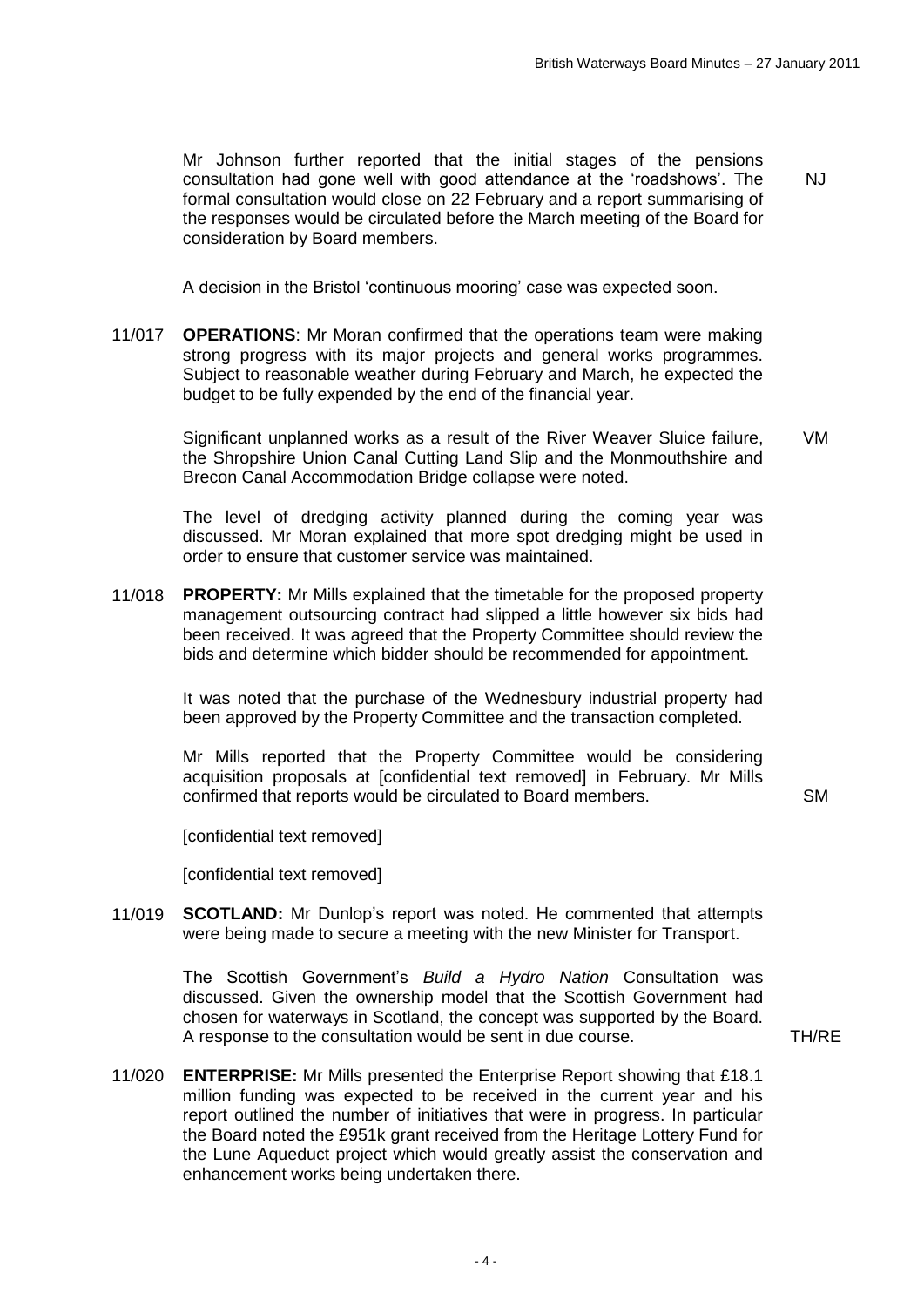- 11/021 **OLYMPICS:** Mr Mills presented an update on the Olympics project noting progress with the Event Manual and commercial opportunities.
- 11/022 **MARKETING:** Mr Salem reported that the marketing plans for the first three years of the new waterways charity would be presented at the next Board meeting. He noted that a pro bono arrangement had been reached for branding for the new charity. SS

Mr Salem noted that visitor days had been down in 2010 compared to 2009 with a number of contributing factors noted. Encouragingly, the numbers of volunteers continued to increase.

#### **BOARD COMMITTEES**

- 11/023 **Property Committee:** The minutes of the meeting of the Property Committee held on 25 November 2010 were noted.
- 11/024 **Audit Committee:** The minutes of the meeting of the Audit Committee held on 12 January 2011 were noted.

#### **ANY OTHER BUSINESS**

11/025 The next meeting of the Board would be held on 24 March 2011.

There being no further business the meeting concluded at 12.15pm.

**Chairman**

\_\_\_\_\_\_\_\_\_\_\_\_\_\_\_\_\_\_\_\_\_\_\_\_\_\_\_\_\_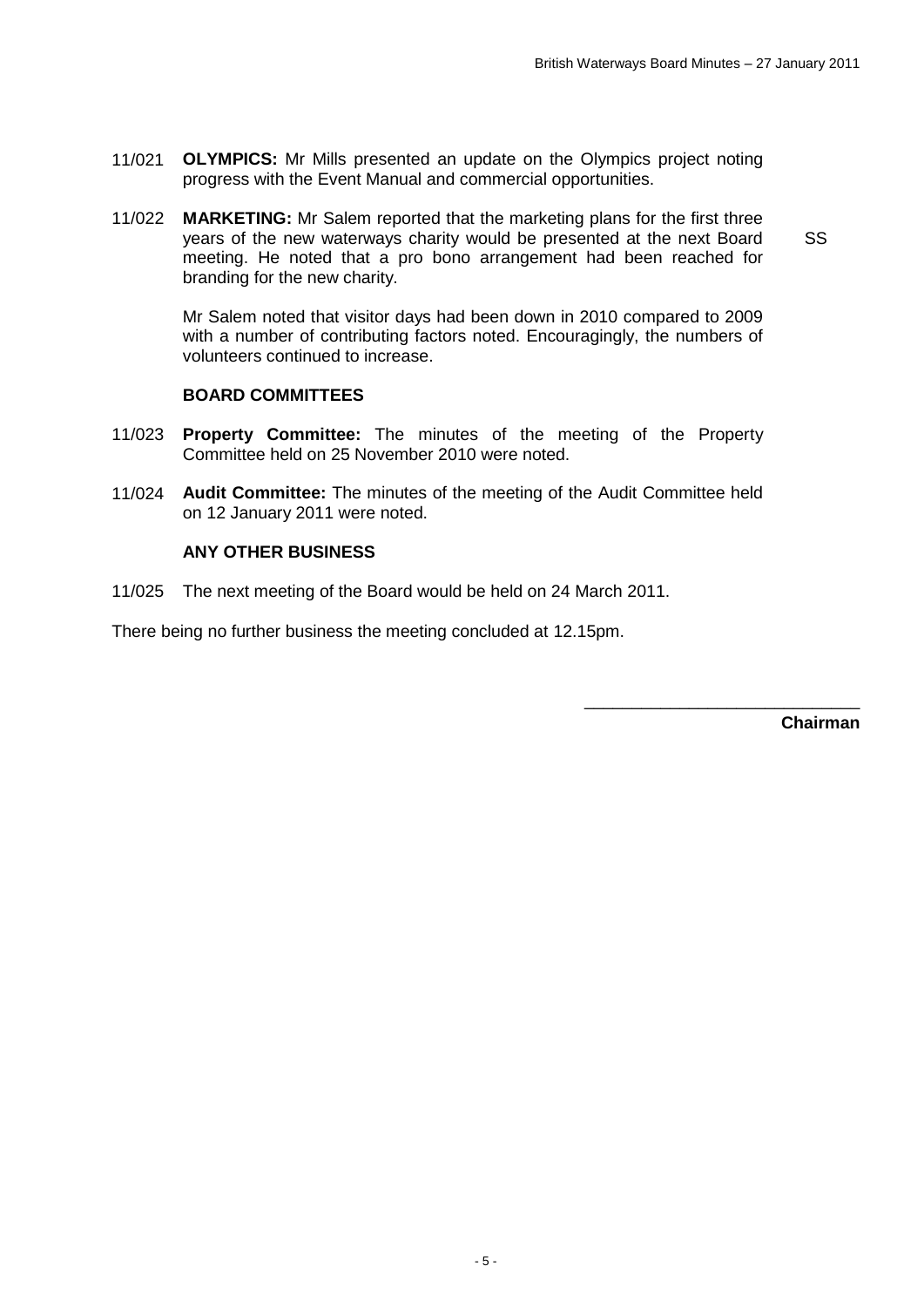## **Appendix 1: Application to the Secretary of State**

It was resolved:

- 1. That in accordance with the provisions of the Transport Act 1962, applications be made:
	- a) Under Section 19, for the consent of the Secretary of State for the Environment, Food & Rural Affairs to the temporary borrowing by British Waterways otherwise than from the Secretary of State of such sums as may be required for meeting their obligations or discharging their functions under the abovementioned Act, provided that the aggregate amount so borrowed by British Waterways and outstanding at any time shall not exceed £3 million;
	- b) Under Section 21, for the guarantee of the treasury for the repayment of, and the payment of interest on, any monies borrowed by British Waterways pursuant to this Resolution.
- 2. That subject to the consent of the Secretary of State and the guarantee of the Treasury, arrangements be made for the temporary borrowing by British Waterways on the following terms and conditions.
	- a) British Waterways may borrow from the Royal Bank of Scotland (National Westminster Bank) such sums as may from time to time be agreed with the aforesaid Bank provided that:
		- i) Any monies so borrowed may be accepted by British Waterways as loans or overdrafts subject to repayment on demand; and
		- ii) The aggregate amount outstanding in respect of such loans or overdraft to British Waterways shall not at any time exceed the sum of £3 million;
	- b) British Waterways may repay at any time the whole or any part of the monies which may have been borrowed by them from the aforesaid Bank and shall in any case repay such loans or overdraft in full not later than 31<sup>st</sup> March 2012, or such later date as may with the consent of the Secretary of State be determined, being a date to which the guarantee of the Treasury is extended; and
	- c) Interest in monies borrowed by British Waterways from National Westminster Bank pursuant to this Resolution shall be payable at such rate of ½% above Bank of England Base Rate.